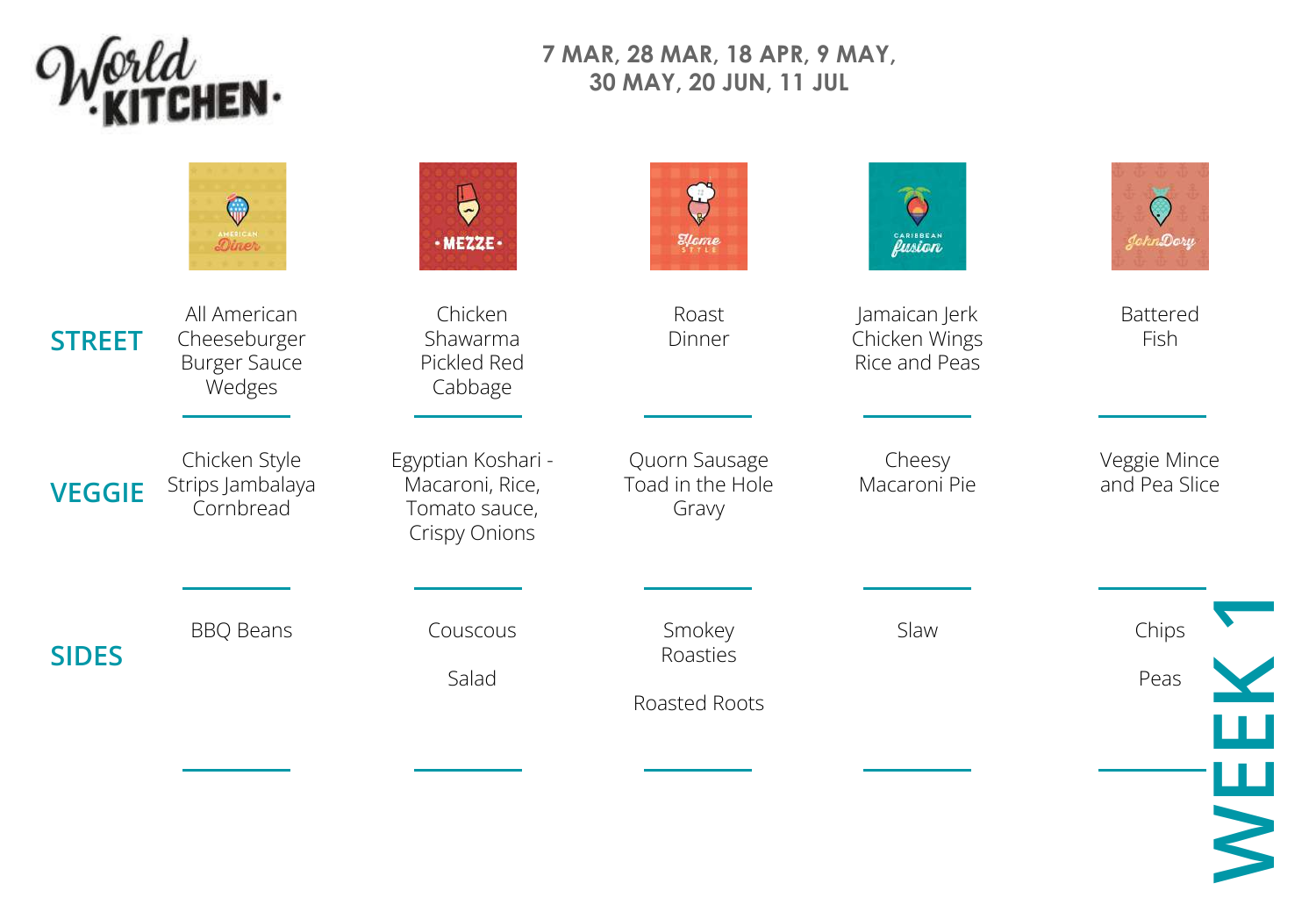

## **21 FEB, 14 MAR, 4 APR, 25 APR, 16 MAY, 6 JUN, 27 JUN, 18 JUL**

|               | $\bigodot$<br>INCREDIBLE                              | Planie                                                  | $\partial$ strate                          | <b>PRN</b>                                   | JohnDory                                   |
|---------------|-------------------------------------------------------|---------------------------------------------------------|--------------------------------------------|----------------------------------------------|--------------------------------------------|
| <b>STREET</b> | Spicy Andhra<br>Chicken Curry                         | Sweet Potato &<br><b>BBQ Pulled</b><br>Jackfruit Burger | Roast<br>Dinner                            | Beef<br>Meatballs                            | <b>Battered</b><br>Fish                    |
| <b>VEGGIE</b> | Keralan<br>Molee Curry                                | Veg Chilli Nachos<br>Homemade Salsa                     | Quorn Roast<br>& Stuffing                  | Korean Spicy Rice<br>Bowl                    | Homemade<br>Fishless Cake<br>Lemon Yoghurt |
| <b>SIDES</b>  | <b>Turmeric Rice</b><br>Masala Roasted<br>Cauliflower | Garlic & Herb<br>Wedges<br>Rainbow Slaw                 | Fennel Seed<br>Roasties<br>Roasted Carrots | Beggar's Noodles<br>Sweet Chilli<br>Broccoli | Chips<br>Peas                              |
|               |                                                       |                                                         |                                            |                                              |                                            |